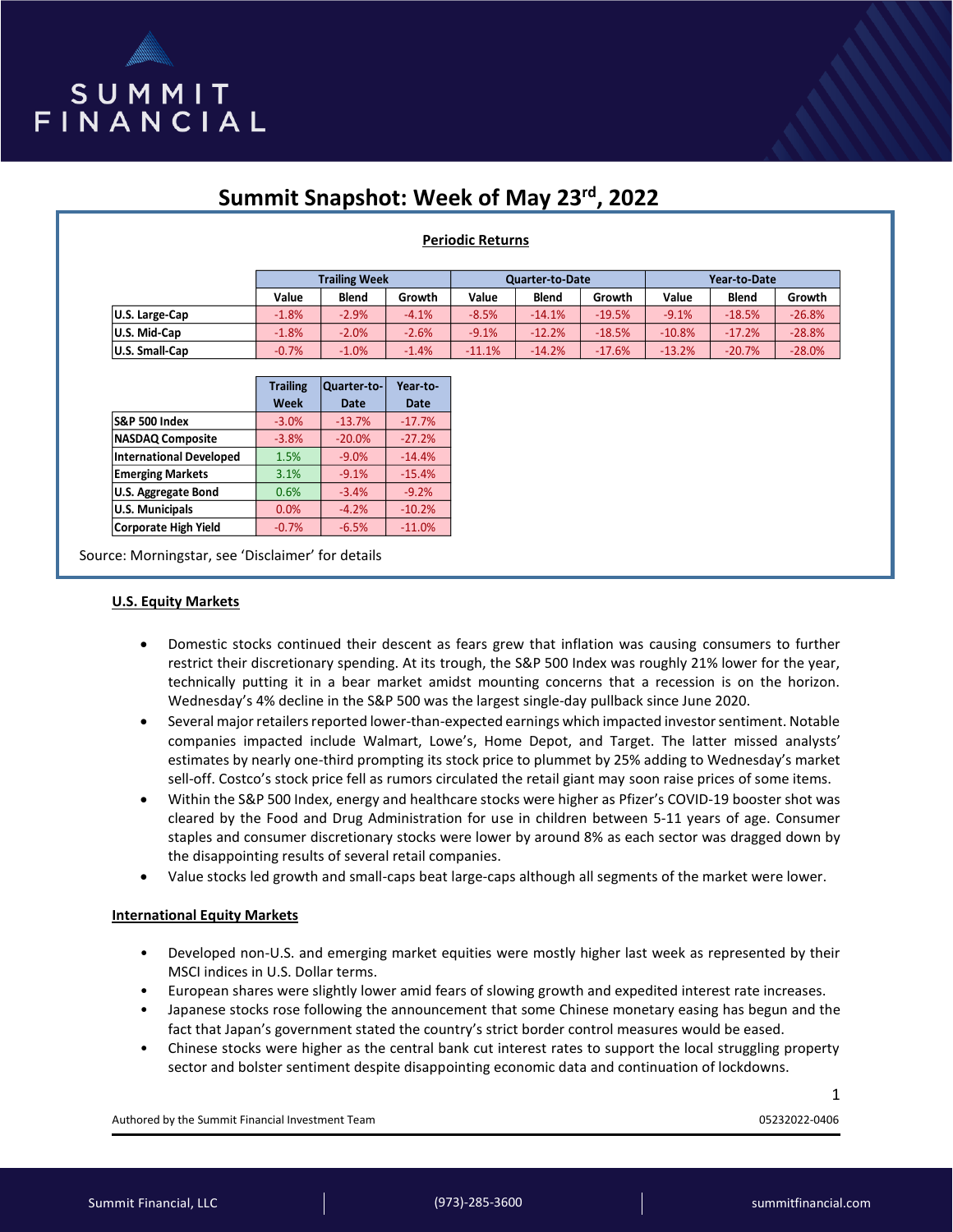## **Credit Markets (perspectives from our partners at Piton Investment Management)**

- The Treasury yield curve flattened substantially during the week, as 2-year notes were mostly unchanged at 2.60% whereas the 10-year Treasury benchmark dropped about 15 basis points to 2.79%.
- Next week the markets will have to digest supply, as the U.S. Treasury will auction \$47 billion in new 2 year notes, \$48 billion in 5-year notes, and \$42 billion in 7-year notes.
- Corporate spreads widened modestly over the week. Investment grade and high yield funds both reported strong outflows of \$4.27 billion and \$2.61 billion respectively.
- Companies who delayed their issuance finally came to market but face weakened levels of demand. This is echoed by Lipper which reported nearly \$7 billion was withdrawn from corporate funds last week and marks the 8th straight week of outflows.
- After a continued weaker tone to start the week, municipal bonds conceded to the Treasury rally in the second half. Performance pivoted around the 10-year as shorter-dated tenors were 1-4 basis points stronger while longer-dated tenors were 1-4 basis points weaker.
- The 10-year AAA municipal level currently yields approximately 104% of the 10-year Treasury, very attractive by historical standards.
- Outflows remain persistent as municipal funds saw another \$2.7 billion exit for the 14th consecutive week. Funds have lost \$65.8 billion for the year, surpassing the annual record of \$63.5 billion in 2013.

## **U.S. Economic Data/News**

- Adding fuel to Wednesday's market sell-off was Fed Chair Jerome Powell's comments that reducing inflation was an "unconditional need" and that policymakers won't hesitate to raise rates as much as necessary even if "some pain was involved". The comments implied that raising the Federal Funds interest rate remains the main catalyst to realign the economy for growth but invoked more fears from investors.
- Economic data released last week was mixed. Retail sales excluding the volatile auto segment rose in April by 0.6% versus 0.4% that was expected, and March's gain was revised upwards to 2.1%. Industrial and manufacturing production figures also surprised to the upside.
- Home price data was more subdued. Existing-home sales slipped 2.4% in April from the prior month as reported by the National Association of Realtors. April's sales were 5.9% lower compared to one year ago as rapidly rising mortgage rates and record home prices decreased the ability for many consumers to afford making such a large purchase.
- The employment market remains tight as the number of people that filed continuing claims fell to 1.3 million through May  $7<sup>th</sup>$ , a 52-year low. However, weekly jobless claims slightly rose last week to 218,000.

#### **International Economic Data/News**

- The inflation level in April out of the U.K. reached 9.0% on surging electricity and gas prices and is the highest level since 1982. Additionally, the 3.7% unemployment rate is its lowest level since 1974 as the number of job vacancies exceeded the number of unemployed people for the first time ever. The U.K.'s retail sales unexpectedly grew by 1.4% month over month in April although consumer confidence fell to its lowest level in 50 years as reported by a research company GfK.
- Japan's economic growth slowed in the first quarter of 2022 as its GDP contracted by an annualized 1% quarter-on-quarter. Factors include the decreased levels of trade amid soaring prices and lower consumer spending due to the coronavirus restrictions that were in place.
- Japanese inflation of 2.1% in April was slightly higher than its 2.0% target but is not a concern for policymakers as exports rose 12.5% year over year led by a U.S.-bound shipment of cars.
- On Friday the People's Bank of China cut its benchmark rate for loans of five years or more to 4.45% from 4.6%, the biggest reduction since 2019. Ironically it came after the central bank also stated it would not change the rate for one-year loans at 3.7%. Economic data for April lagged estimates so this broad central bank rate cut indicates the country is focused on increasing demand for homes despite falling prices.

Authored by the Summit Financial Investment Team 05232022-0406

2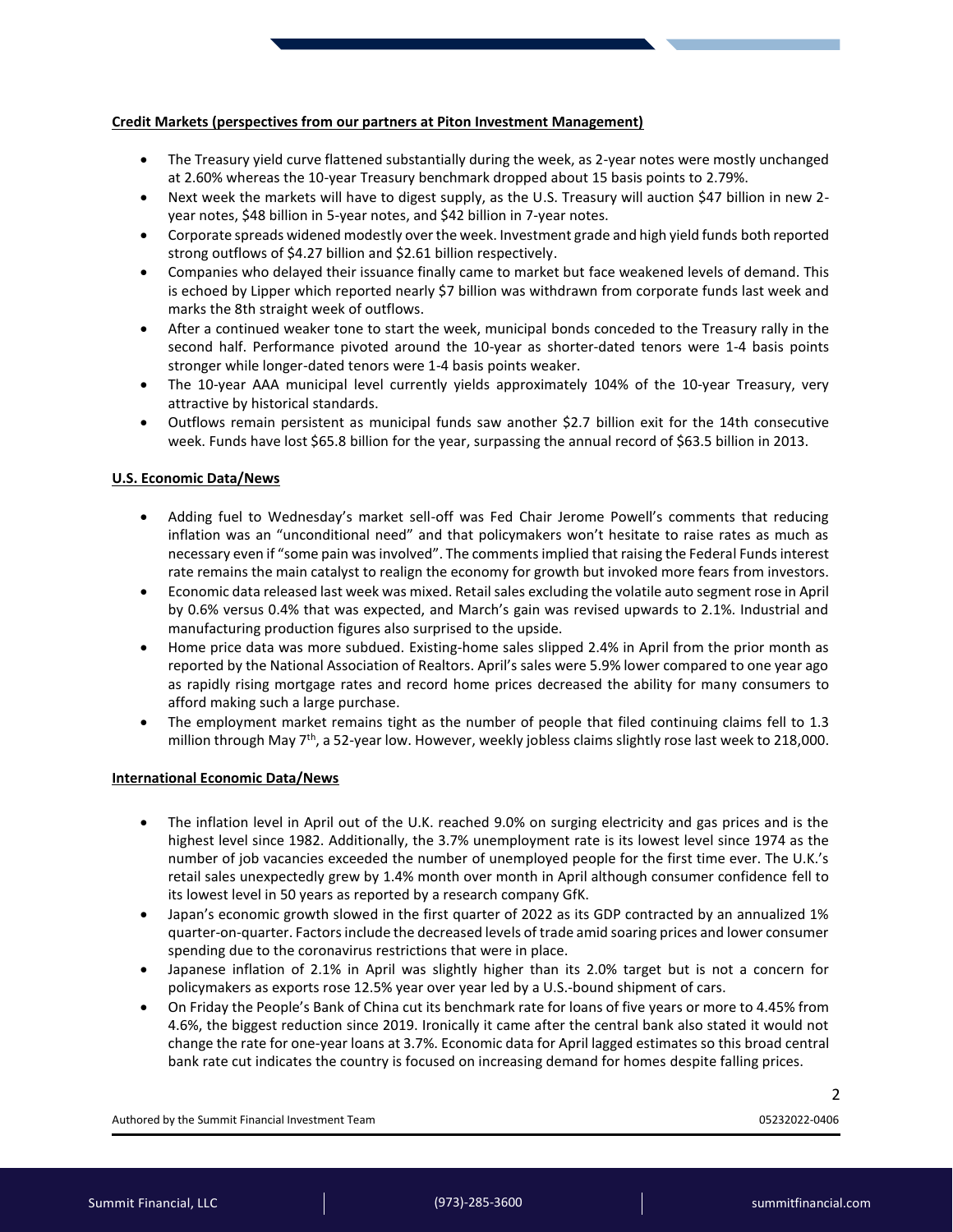#### **Odds and Ends**

- In early May, around 21% of all powdered baby formula nationwide was out of stock according to research conducted by IRI (Information Resources, Inc). There were a couple main reasons for the shortage including continued supply-chain bottlenecks as well as a voluntary recall by Abbott Laboratories after the FDA was investigating a few consumer complaints that resulted in two deaths of infants. Abbott Chief Executive Robert Ford issued a public apology over the weekend explaining why his company exacerbated the supply shortage which caused panic for many parents and caregivers. He stood behind his decision to recall some of his product since customer safety is paramount and has vowed to ramp up production in June once all safety concerns have been resolved. Last week President Biden invoked the Defense Production Act to increase the production of more baby formula and sped up methods to deliver more supplies to retailers through a new program called Operation Fly Formula.
- Net inflows into defensive sector exchange-traded funds, including consumer staples, healthcare, utilities, real estate, precious metals, commodities, and Treasury bonds, have totaled \$50 billion this year through April according to Morningstar. That sum is on pace to surpass these same sectors' total of \$75 billion in 2020. Investors remain focused on the search for "safe" investments, exposed to reduced amounts of volatility given the markets' unpredictability. Within the S&P 500, energy leads all sectors followed by utilities, healthcare, and consumer staples as the next best relative performers this year. Utilities are nearly flat while healthcare and consumer staples are down more than 7%.
- Private-equity firm KKR & Co. made a majority investment in Alchemer LLC, a software company that helps firms collect and analyze customer sentiment data. Alchemer which is about 16 years old provides services to around 13,000 customers including Verizon Communications and FedEx. KKR said its investment will support marketing, product improvements, and strategic alliances including helping KKR find and retain talented staff and board members. This deal is the first for a new segment of KKR which targets middle-market companies with an enterprise value of under \$1 billion.

## **Resource of the week:**

- Christopher Zook is the Chairman and CIO of CAZ Investments, a twenty-year-old, non-traditional multifamily office that has more than \$3 billion invested in a series of thematic strategies, including \$500 million from the CAZ team and its shareholders. This episode of *Capital Allocators* features a conversation that covers Chris's self-determined path to creating CAZ, a thematic model that creates raving fans, and some of CAZ's investment themes, including GP stakes, midstream energy, disruptive technology, and changing consumer behavior. Interestingly, host Ted Seides also touches on CAZ's investment philosophy, sourcing, research, and implementation of themes. Have a listen to hear more from a unique firm within the private equity world.
- **Podcast link**: [https://capitalallocators.com/podcast/thematic-investing-and-raving-fans-at-caz](https://capitalallocators.com/podcast/thematic-investing-and-raving-fans-at-caz-investments/)[investments/](https://capitalallocators.com/podcast/thematic-investing-and-raving-fans-at-caz-investments/)

Sources: The WSJ, T. Rowe Price Global Markets Weekly Update